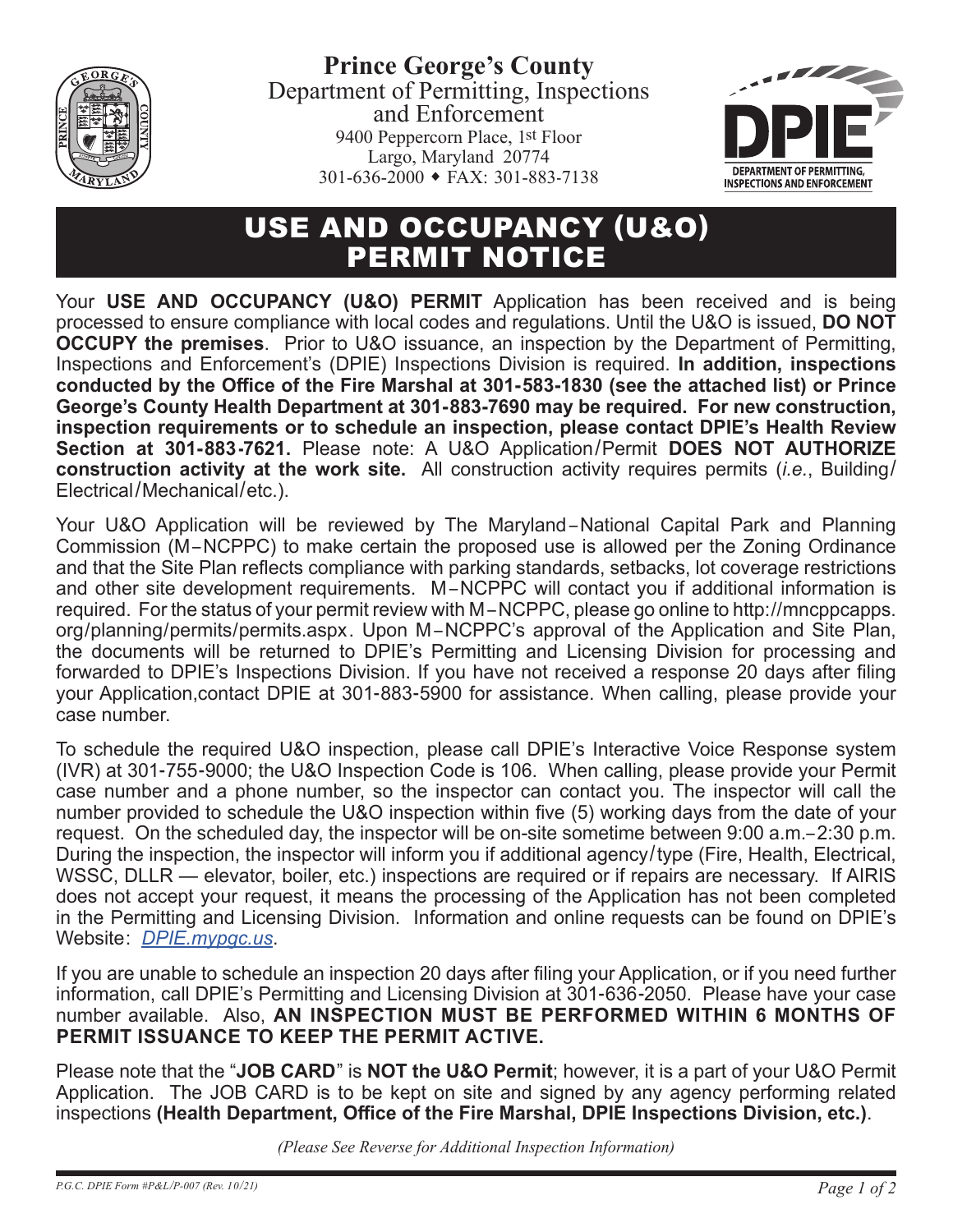## GENERAL INSPECTION INFORMATION FOR USE AND OCCUPANCY PERMITS

The Use and Occupancy (U&O) Permit and associated inspection(s) are tools to help ensure that the business owner is operating within the regulations of the Prince George's County Code. Failing to obtain a U&O Permit could result in a significant hardship, including fines or the loss of the business. This method of regulation ensures that the business owner meets zoning requirements and that the building that is occupied meets the Building codes — minimum life safety, mechanical, electrical, structural and fire safety. The applicable codes take into account the building's age and help guide the owner in making repairs that are considered necessary for the safe operation of the proposed business. Repairs are those items that can be made Code compliant through the replacement of or restoration with like materials. If repairs cannot be made, the U&O Permit must be abandoned and a Building Permit that allows for the correction(s) to be made obtained.

A Building Permit also may be required because standards change periodically, and some buildings may not be "up-to-date" with current safety standards. In other cases, some buildings may be unsafe because of illegal or aged construction, materials or methods. In these cases, a Building Permit will need to be obtained to bring the building up to minimum safety standards. Repairs or renovations made without the appropriate Building permits can lead to Code compliance construction issues, fines, and delays in occupancy. Only make repairs after receiving written guidance from the inspector.

In most cases, during the inspection, the inspector will utilize existing provisions of the Life Safety Code (NFPA 101); approved Site Plan; Maryland Accessibility Code; and Subtitle 27 (Zoning) to perform the inspection. The inspector also will visually review the heating, ventilation and airconditioning systems, and the structural and electrical systems for conditions that could create Code compliance issues. Fire protection systems need to be available for review for annual compliance inspections, and if inspection history is unreliable or protection is questionable, full system testing and certification may be required.

Inspections by other agencies also may be required based on the type of business operated. The Office of the Fire Marshal must inspect the business if it is an assembly occupancy, institutional occupancy or hazardous materials are used at the site. Boiler and elevator inspections also must be up-to-date. A Health Department inspection is required if food or beverages are sold at the business or if the premise has private water and sewer disposal systems.

Should you have additional questions, please contact the Inspections Division at 301-883-3820, between 7:00–9:00 a.m.